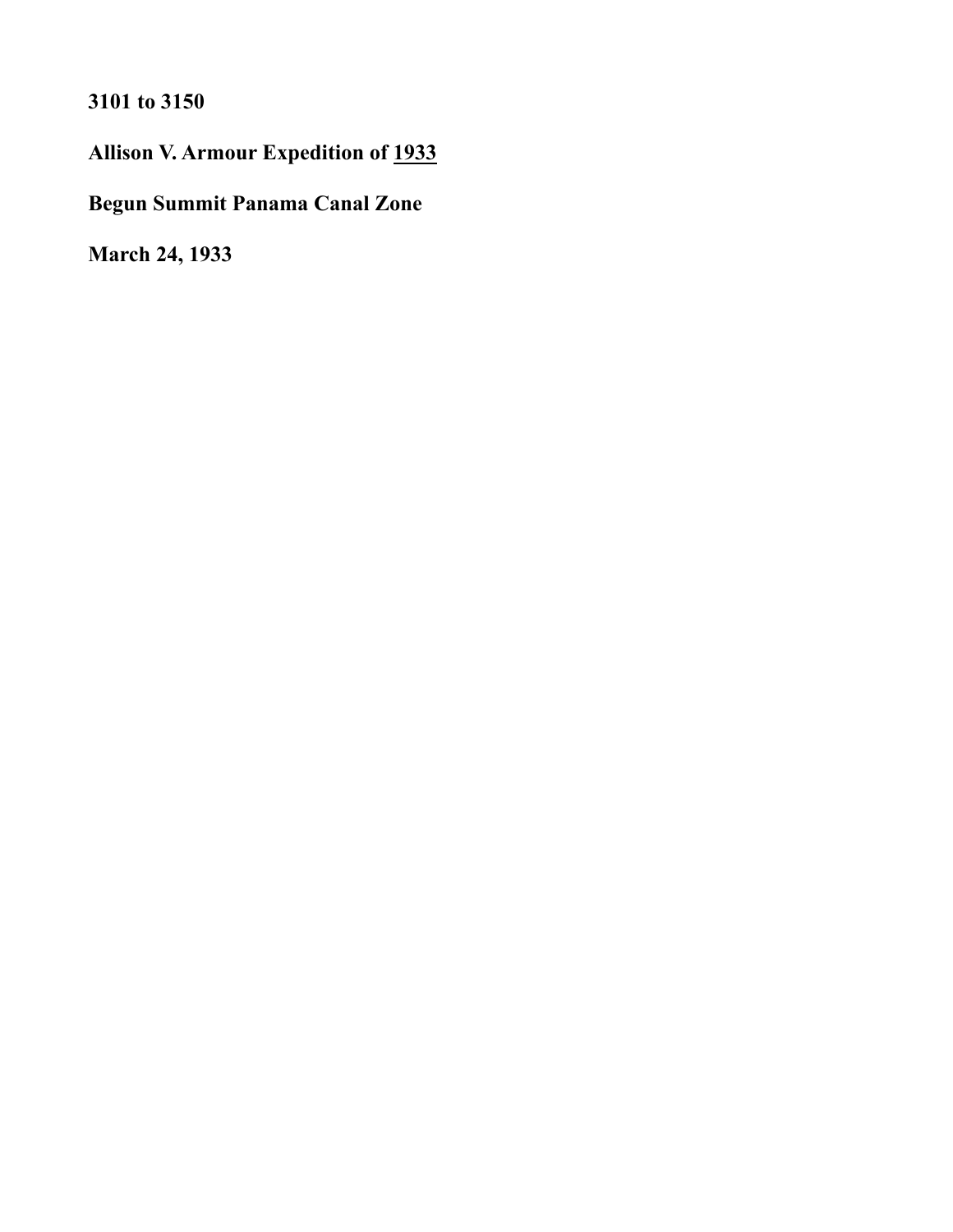| Annona         | 14, 26      |
|----------------|-------------|
| Aegle marmelos | 10, 11      |
| Arrabidaea     | 3           |
| Aleudrites     | 16          |
| Aristolochia   | 17          |
| Aranthus       | 49          |
| Cocothrinax    | 8, 9        |
| Canavalia      | 12          |
| Citrus         | 13, 36      |
| Casimiroa      | 20          |
| Cyrtosperma    | 22          |
| Cactus         | 24          |
| Clerodendron   | 37          |
| Carica         | 46, 47      |
| Crinum         | 50          |
| Drymaria       | 23          |
| Espadaea       | 29          |
| Fern           | 42          |
| Garcinia       | 21          |
| Hohenbergia    | 27          |
| Kopsia         | 38          |
| Luculia        | 41          |
| Lecythis       | 6, 7        |
| Mammea         | 18          |
| Manihot        | 43, 44, 45  |
| Martenesia     | $\mathbf 1$ |
| Passiflora     | 28          |
| Philodendron   | 2, 4, 5     |
| Salix          | 19          |
| Synadenium     | 30          |
| Stigmaphyllon  | 31          |
| Syngonium      | 25          |
| Solanum        | 35          |
| Triopteris     | 32          |
| Tillandsia     | 48          |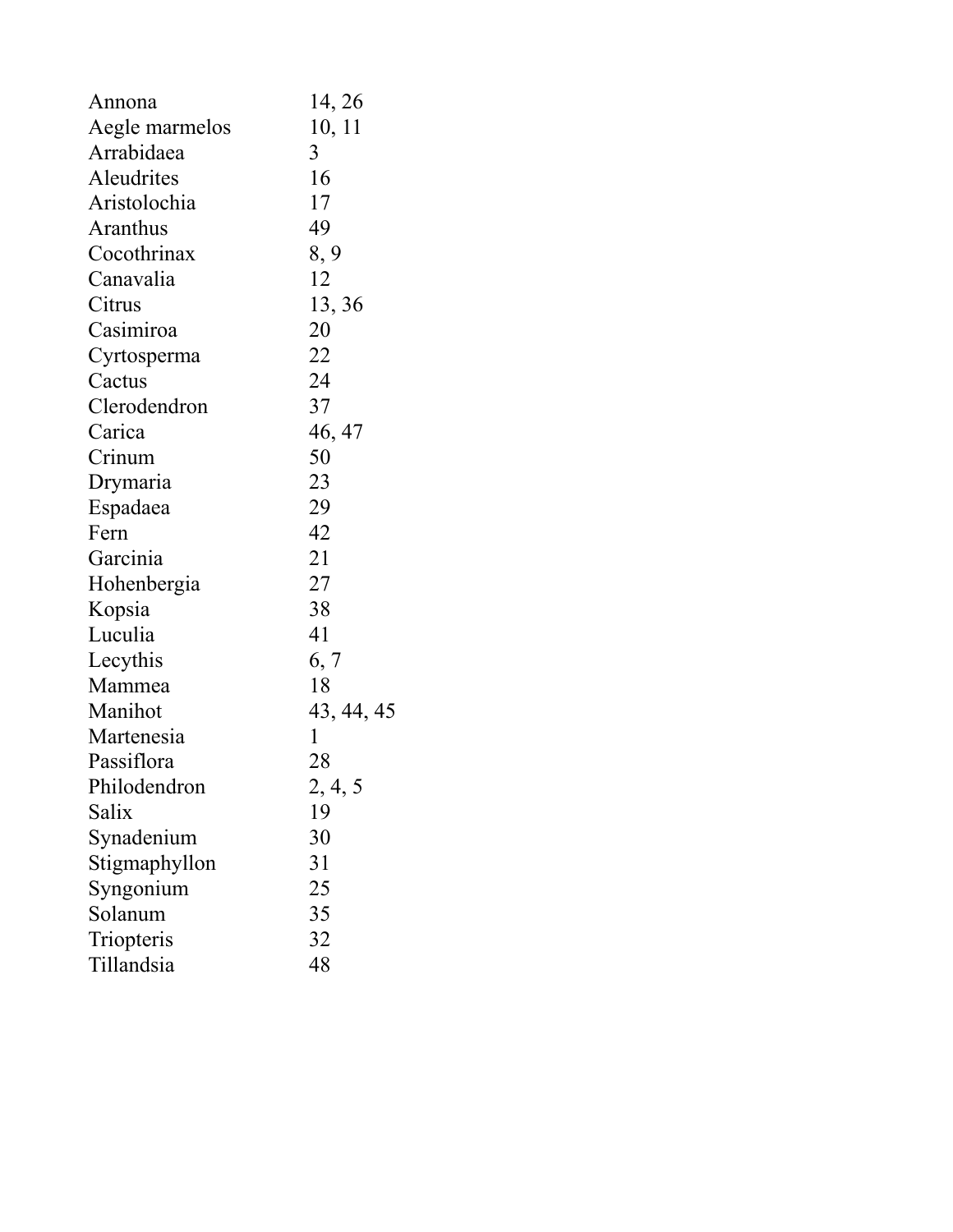*Martenesia caryotifolia* 

The Fish Tail Palm.

Although already a well known palm in South Florida the seed is hard to get and these should go to some nurseryman like Peacock or to the city nurseries in Miami or to Hendrys in Fort Meyers. Send to me and I will see that they get into good hands. D.F.

## **3102**

### *Philodendron* sp

A very pretty species with five parted leaves of a beautiful rather light green color. Habit of

See Hub Spec. 2

growth is unusually charming. Grows in the forest at the base of trunks of trees. Deserves to be propagated for use in the tree-oak trees of the gardens of Florida where such plants are much appreciated & where they grow well. Summit Garden Canal Zone. 3.23.33

## **3103**

### *Adansonia mersitts*

*Arrabidaea pachycalyx* 

*Biguoniacious* vine with small flowers in clusters. It ranks as a very ornamental vine but I have never seen it in bloom. Presented by Mr. Higgins Superintendent of the Summit Experimental Gardens Canal Zone (Panama) 3.23.33

### **3104**

### *Philodendron warszewiczii* sp ?

Very large leaved aroid with much divided leaves making it resemble somewhat the *Monstera* but with no "holes" in its leaves. Grows wild in the rain forest of Panama area and is used by Mr. Higgins very effectively to beautify the bases of his shade trees at Summit Canal Zone. 3.24.33

### *Philodendron warszewiczii* sp

Native of Panama region I understand and one of the spectacular aroids of this zone. Summit Ex. Station Panama Canal Zone. 3.23.33.

## **3105**

## *Philodendron panamense* or *hoffmannii*

Epiphytic species with cordate leaves very dark green in color. Handsome species for having on trees in Florida. From the Summit Ex. Garden Panama Canal Zone where Mr. Higgins grows it for ornamentals wild in the Zone. 3.23.33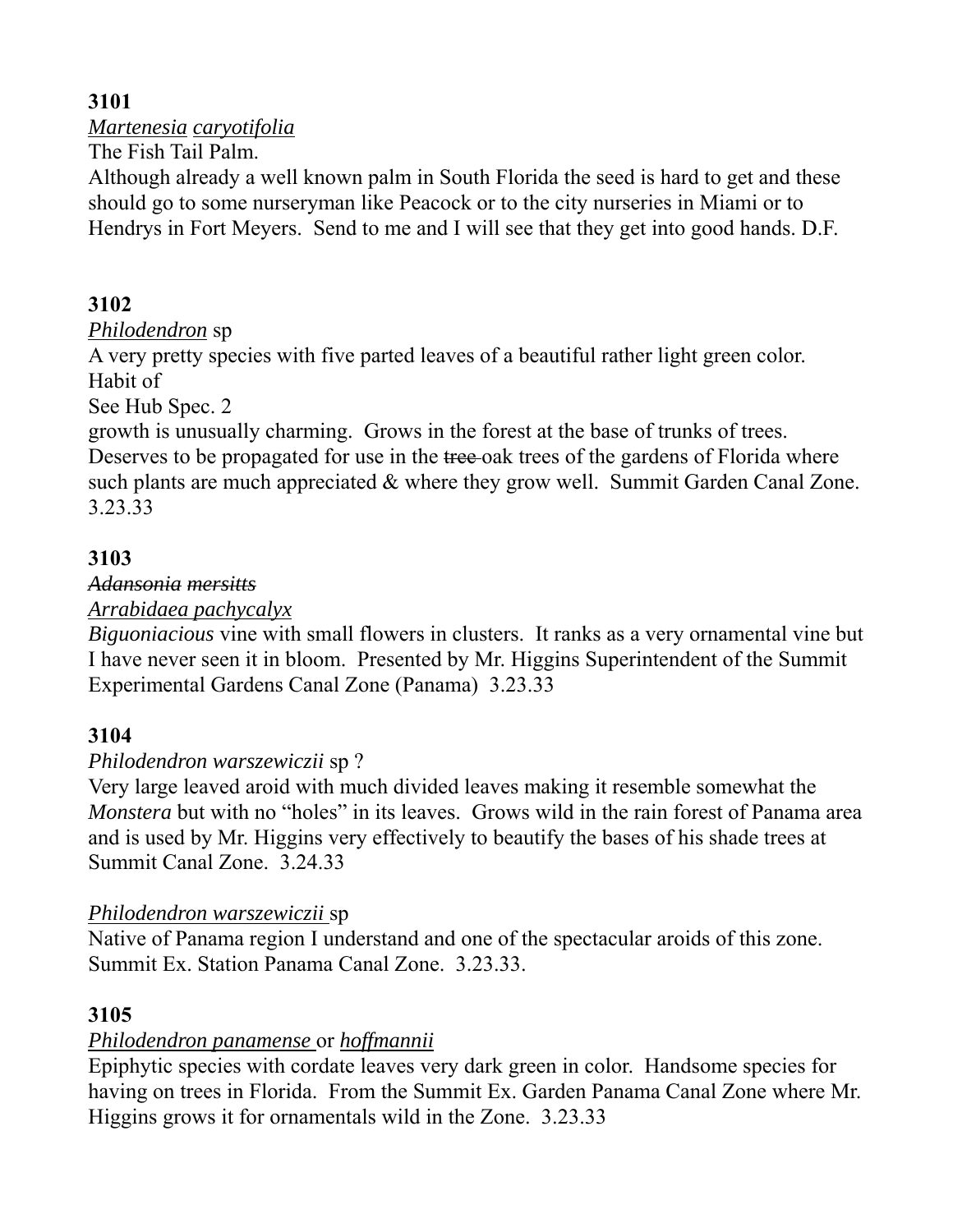*Philodendron panamense* or *hoffmannii* sp. Panama Summit Gardens Canal Zone 3.23.33

### **3106**

### *Lecythis elliptica*

Seed from our S.P.I. 63427 Tree growing in the Summit Canal Zone Garden. This is the first fruit of this tree in Summit. A much smaller podded species. Pods are not over 3 1/2 inches in diameter & seeds are correspondingly small. Might prove better adapted to growth in Florida than the Sapucaia nut and deserves trial there. Rumor has it that a *Lecythis* has fruited in South Florida. Summit Gardens. 3.24.33

## **3107**

### *Lecythis tuyrana*

A species eal with pod intermediate in size between the Sapucaia nut *L. zabucajo* and *L. elliptica* being about 6 inches in diameter. The tree however is a be much larger leaved tree and very handsome. It is one of the most striking trees now growing near the Administration building in Ancon. Dr. Pittier is said to have planted this tree from which this seed was collected many years ago when he was on the Zone. Try in South Florida. 9.23.33

### **3108**

### *Coccothrinax argentea* ?

Abundant about the town of Georgetown in Grand Cayman island. After the great hurricane of November '32 scarcely a single palm was uninjured seriously. An ideal palm for households dooryards in South Florida where what I consider is an inferior form of this palm grows native.

### *Coccothrinax argentea* ?

GRAND Cayman Isl. near Georgetown. Abundant. 3.29.33.

### **3109**

### *Coccothrinax* or *Thrinax*

(No seed available so I can't say which.)

"Bull Rush" Palms of the inhabitants of Grand Cayman Island S. of Cuba. A very beautiful fan palm with very dark green leaves like *Thrinax wendlandiana*. Long petioles and a tendency for the base of leaflets to cross over at suture. Not useful for thatch because leaves too brittle. Not tough enough to make rope with. Ornamental however & able to stand long periods of drouth. 3.29.33

Bull Rush Palm of Grand Cayman Island (Georgetown). Probably a *Thrinax.* 3.29.33 D.F.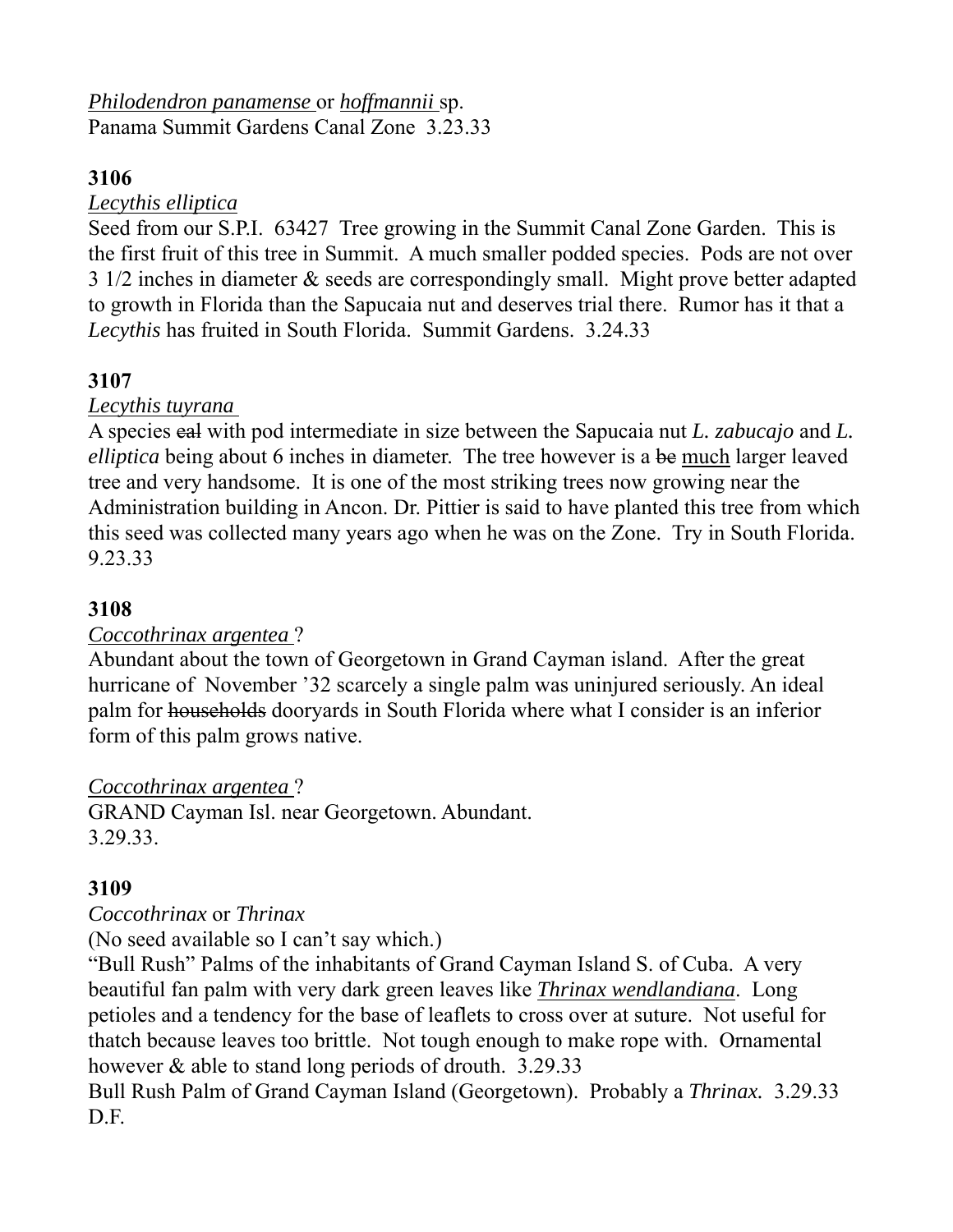*Aegle marmelos* 

Bael Fruit

Round fruited variety which has more aroma and flavor than the pear shaped sort. Fruit from tree in Soledad Arboretum which was had a fair crop of fruits on it.

[Ernest Ricbe made a very delicious sherbet of this by beating the fruit flesh up in powdered sugar!!!]

These hard shelled fruits do not seem to color up very well here. They are greenish when ripe and spotted with blotches of sooty mold. However, I ate two of them and found them excellent. They have a new strange  $&$  tihie very agreeable taste. Mr. Gray thinks this variety comes true to seed. I found very few seeds in it. The cavities containing the seeds are full of pectose like substance. Seed from which the tree in Soledad grew was sent by Westor from Manila in 1924. 4.2.33 Soledad Cuba.

# **3111**

### *Aegle marmelos*

Pear shaped variety. Mr. Gray thinks the round variety is superior in flavor and I presume he is right. Both sorts are said to come tree to seed. Only the round variety was ripe enough to test while I was in the arboretum. The pear shaped one may prove hardier however in South Florida. The tree is a slow grower having been planted in 1924 and being now only 4 inches or so in diameter at the base.

## **3112**

### *Canavalia gladiata*

Although this enormous podded species of bean with pods 14 inches long and 2 inches across seems to be occur spontaneous in waste places in the West Indies and although the peas when green are reputed to be excellent if sliced and used like string beans. I doubt if any Americans in South Florida has ever tasted it. Its ability to grow on sterile rocky limestone soil and bear abundant crops of beans ought to make it worthy of a careful try out by some amateur who will study it for years.

Soledad Garden Cienfuegos. 4.1.35

## **3113**

### *Citrus decumana*

Harvard No. 1 grapefruit. An extremely juicy very sweet medium sized grapefruit with fruit flesh super yellow color than any other grapefruit I have seen. Little rag. tender follicles. The color is almost that of an orange. Originated from nucellar tissue of a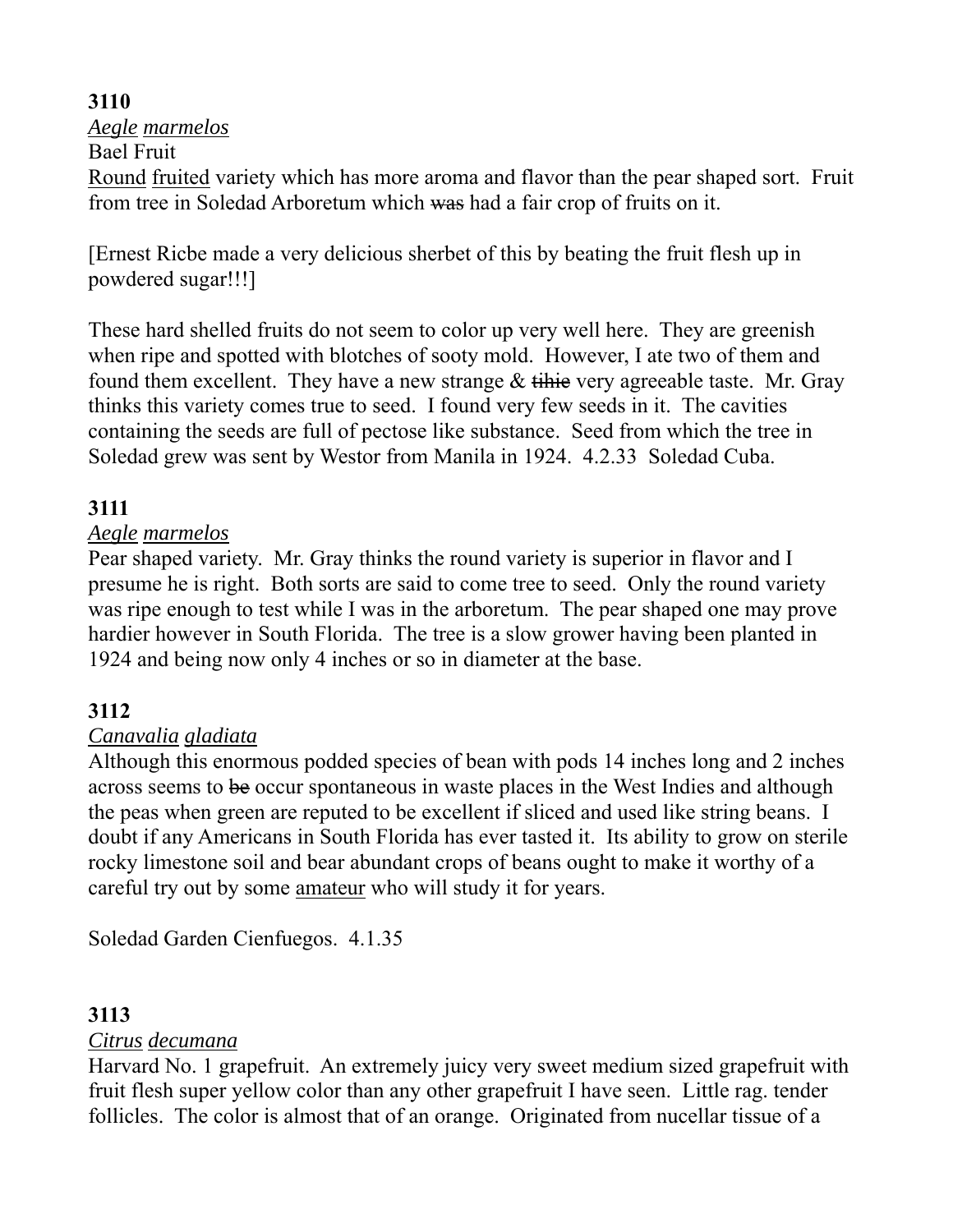cross between the orange & the grapefruit. No sign of being a hybrid but simple evidence of some disturbance which led to a mutation to nucellar bud mutation. Robert M. Grey originator Soledad Arboretum Cienfuegos Cuba. Presented by Mr. Grey to me. 4.2.33

# **3114**

# 1 large plant and budwood young

#### *Annona bullata*

A native Cuban relative of the Sugar Apple which appears to be unusually well adapted to dry soils and deserves to be tried as a stock for the Cherimoya

(Presented by Robert M. Grey Soledad Arboretum 4.2.33)

& its hybrids with the sugar apple that are attracting some attention in South Florida. Its fruit I learned is not edible but may prove useful as hybridizing material. Its foliage seems closer to the sugar apple than the custard apple. I am very anxious to add this species to the Annona collection in Chapman Field & on my own place. D.F.

## **3115**

Undetermined palms from Barro Colorado forest. *Acrocomia*

I took this to be *A. sclerocarpa* when I first saw it but its orange colored fruits make it a distinct species that I cannot determine from Stauley's Flora of Panama.

Handsome, tall, slender spiny pinnate palm growing in the dense rain forest along the trails on Barro Colorado Island Panama Canal Zone. Handsome when its long pendant clusters of orange yellow fruits are ripe. Each fruit is covered with a thin fleshy fibrous juicy pulp of a sweetish taste. Fruits are 13/4 x 11/8 rugose and mucronate. Leaves were too high up to get. Trunk very spiny. Spine dark brown 3.23.33

## **3116**

### *Aleurites pentaphyllus*

A distinct species of this genus which I had never before seen. It is represented both in the Summit and Soledad gardens by fair sized trees. Soledad Cuba 4.2.33. Neither Mr. Higgins nor Mr. Grey seemed to know much about it. I think it has not yet fruited in either garden yet. In view of the possibilities of hybridization in these cuttings should be grown if possible for the Chapman Field gardens. The leaves have fine leaflets like an aralia but there are two (stacked) nectaries at the base of the leaflets just as in other *Aleurites*. Presented by Mr. Grey of Soledad Arboretum.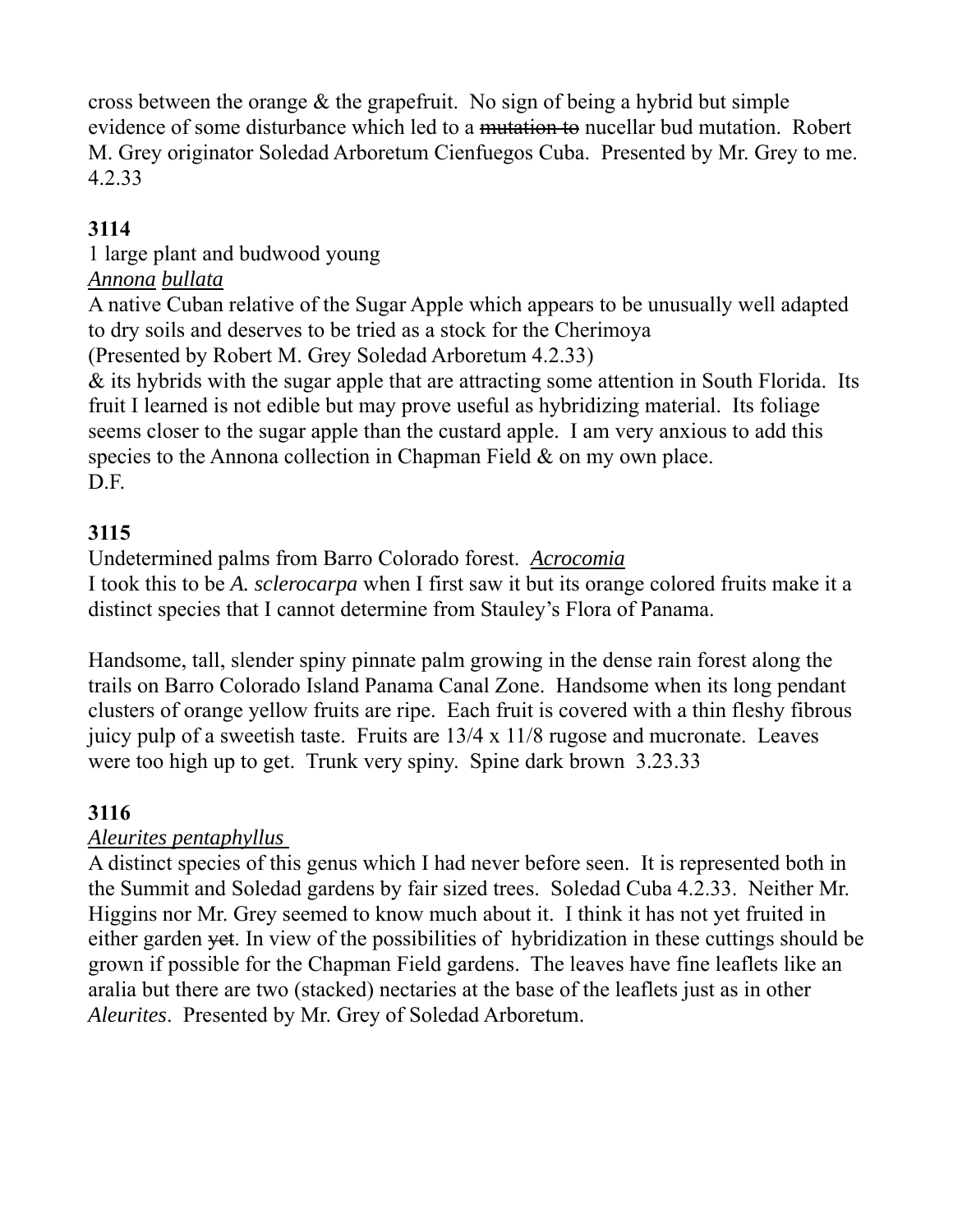### *Aristolochia argyreoneura*

A very interesting species with strange unusual flowers shaped like this. (hand drawn flower) It has fetid odor of the genus but the small wind red flowers are biologically interesting. I would like a plant of this when propagated for my *Aristolochia* collection in Coconut Grove.

Presented by Robert M. Grey curator of the Harvard Arboretum Soledad Cienfuegos Cuba.

## **3118**

### *Mammea americana*

Although one of the handsomest of all the tropical fruit trees and one capable of being grown successfully in South Florida there are only a very few trees of this 3.25.33 species established there. I know of one in Coconut Grove that has fruited in years past. Its dark green leathery leaves make it very striking landscape tree. Its fruit has not been very thoroughly studied by Americans. Stewed it is said to be delicious. Send the seeds to Toni Fennell to establish on Chapman Field Panama Market Cienfuegos Cuba. 4.2.33

### **3119**

### *Salix humboldtiana s. chileunsis*

Cuttings from a tree in the Arboretum garden at Soledad Cuba that grew from material sent to Mr. Grey many years ago, I think from cuttings I collected in 1898 in Chile.

Stanley says this willow is the common willow of Central America and the only one native to the region except two in Guatemala. Graceful evergreen species of attractive appearance.

May already be in Florida but it is not at Chapman Field. Seed to Toni Fennell to grow. 4.2.33

## **3120**

### *Casimiroa edulis*

Bud wood of a seedling tree at the Soledad Arboretum Cienfuegos Cuba which bears unusually long spe almost pointed fruit that Mr. Grey says are of good quality with no suggestion of bitter about them.

The tree did not appear very happy in the situation it occupied in the garden. Rather too dry Grey thought I would like this bud wood for my collection of *Casimiroa* at Coconut Grove. 4.2.33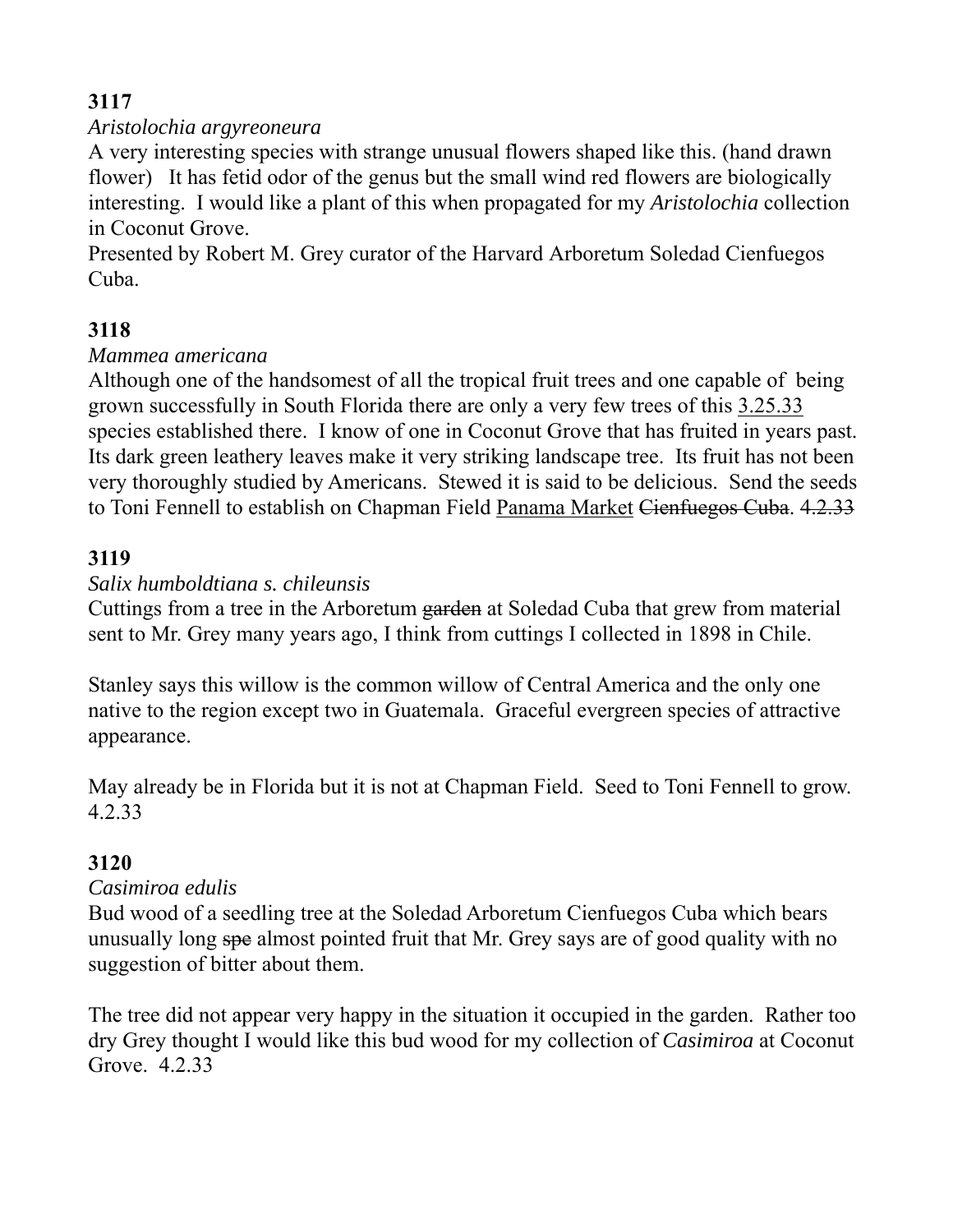#### *Garcinia xanthochymus*

From fruit gathered off a tree at the Soledad Arboretum Cienfuegos Cuba which appears to bear extraordinary crops of fine flavored fruits which are sour but of a fine distinctive flavor and a gorgeous yellow color. Ernest Rube is making a sherbet from the fruits. It is a great pity that so remarkable a fruit as this cannot be utilized by man. Send to Toni Fennell or to me personally D.F. 4.1.33

## **3122**

### *Cyrtosperma senegalense*

The giant aroid of Cameroon whose red & yellow & green spathes a foot long are born on square spiny stems eight feet high. Forms a large colony of striking appearance in the a shallow pond in the Solidad Arboretum . These plants came from seed sent by the West African Expedition of 1927. 75271 SPI. So striking does this plant appear that it deserves a trial in the fresh water canals of South Florida along with the other water plants that make them attractive. Mr. Grey had difficulty in growing seedlings in the greenhouse. Send to Toni Fennell to propagate. 4.2.33

### **3123**

#### 1 pot full of plants

#### *Drymaria cordata*

Small creeping annual which Mr. R.N. Grey called to my attention with the remark that it was a valuable cover plant for shady areas under the trees in the Solidad Harvard Arboretum. It is a native plant of the Caryophyllaceae might possibly become something of a nuisance in shady lawns so it should be watched for several years.

### **3124**

#### *Cactus harlowii*

Charming dwarf cactus resembling the Turks Head Cactus but much smaller x. When only five inches through the individual plants have a pink & white cap like a Turkish fez somewhat that is very pretty. This species would make a good pot plant for greenhouses and might stand much more watering than the forms from drier regions. Presented by R.M. Grey of Solidad Arboretum Cuba. 4.2.33

### **3125**

#### *Syngonium auritum*

Handsome climbing aroid for use on trellises and tree trunks in South Florida. Of loose growth & resembling *S. podophyllum* but more interesting with smaller foliage of a darker green color. Propagated easily from cuttings. Presented by Robert M. Grey of Harvard Arboretum Soledad Cuba. 4.2.33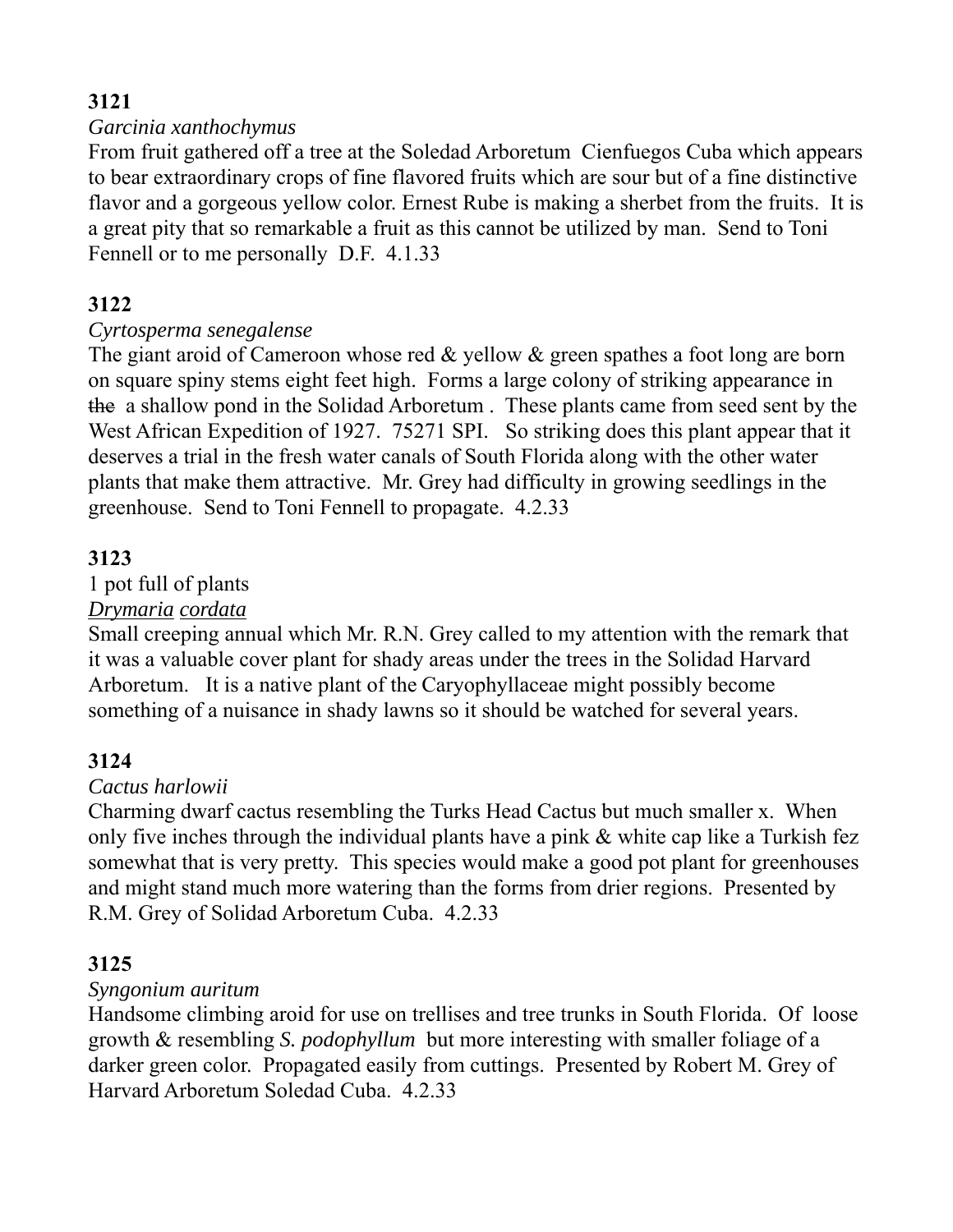### *Annona reticulata*

An unusually large and attractive fruited custard apple of good quality which appears to be in Soledad Arboretum a good bearer.

4.2.33

Fruit smooth with reddish tinge and almost no bloom. Mr. Robert Grey says it came to him from Santo Domingo.

4.2.33

# **3127**

### *Hohenbergia sp.*

A very large leaved striking species with leaves 2 feet or more long and 4 to 5 inches wide and bearing large panigle of fruit clusters of light green fruits. Found in the forest back of Georgetown Grand Cayman Island. 3.29.33 Suitable for use in large oak trees in Florida.

### *Hohenbergia sp.*?

In lare small tree forest or brush at Grand Cayman Island back of Georgetown. 3.29.33

### **3128**

#### *Passiflora pedata*

A species which struck my fancy because of its particularly attractive foliage and the fact that its fruits were <del>quite</del> dark green when ripe. I did not see the flowers. Would be a grand arbor vine. For my collection of *Passifloras* in Coconut Grove. 4.2.33 D.F.

Soledad Arboretum Cuba. 4.2.33

### **3129**

#### *Espadaea amoena*

Remarkable *Solanaceae* note endemic to Cuba and a monotypic genus. A slow growing spi tree small tree with glossy foliage like an Ilex (hand drawn image) having spine pointed leaves. It bears small fruits of the most remarkable color I have ever seen among fruits. They are of an indescribable almost hypnotic luminous orange and a texture of the softest velvet. I could not keep my eyes off of these charming little fruits. Would be an excellent attractive dooryard shrub. Fruits not edible.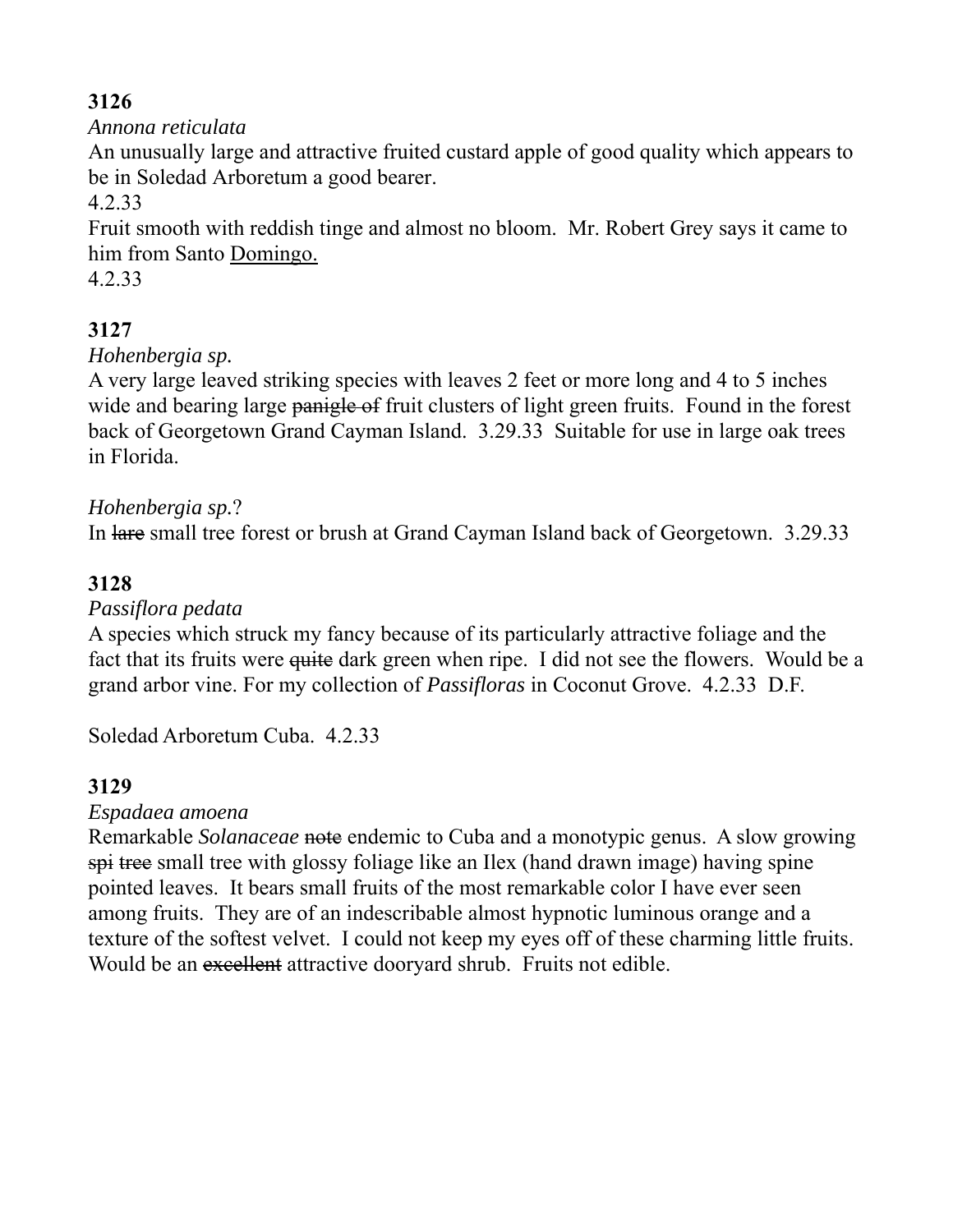#### *Synadenium grantii*

A Madagascar species of shrub that contains latex and that grows wild (but not a weed) on lowlands along the sea coast and on rock heaps. It is an *Euphorbiaceae* in the Soledad Arboretum when I saw it, it struck me as interesting enough to try on the low lands of East Florida. 4.2.33

## **3131**

#### *Stigmaphyllon sagraeanum*

A pretty climbing vine with glossy green leaves and interesting regular flowers characteristic of the *Malpighiaceae*. The delicate lace like flowers are borne in scattered clusters and in this species are of a delicate lavender hue. In other species a deep yellow. I have long thought some interesting work at crossing of these *Stigmaphyllons* might be done. Harvard Bot. Gard. Soledad Cuba. 4.2.33.

### **3132**

#### *Triopterys jamaicensis*

A towering globulous vine with glossy foliage native to the Bahamas & W.I. It bears pretty little violet flowers that are very delicate & beautiful. ( *Malpighiaceae*.) Will be very useful for covering walls and combining with other vines or trellises. A pretty dooryardvine.

From Robert M. Grey Harvard Botanical Garden Soledad (Cienfuegos Cuba) 4.2.33

### **3133**

#### *Portlandia grandiflora*

Habit more like *P. platan*tha This being only about 3 ½ feet high. A striking shrub reminding me of the nice *Solandra* somewhat with numbers of long funnel shaped flowers 4 inches long marked with purple red calyx stripes but with a very beautiful cream colored corolla. This shrub should be in the dooryard of the garden lovers in Florida & its hardiness should be thoroughly tested by a distributer from throughout the state. Soledad Harvard Botanic Gardens Cuba. 4.2.33

#### **3134**

#### *Stigmaphyllon puberulum*

Woody evergreen vine of *Malpighiaceae* with attractive flowers and good habit. Suited for walls and to cover rock piles etc. in yards in S. Florida.

Its dark green leaves & pretty flowers are a cheerful touch of green & color in the rather monotonous brush vegetation of the Bahamas and other islands of the West Indies. Soledad Arboretum 4.2.33.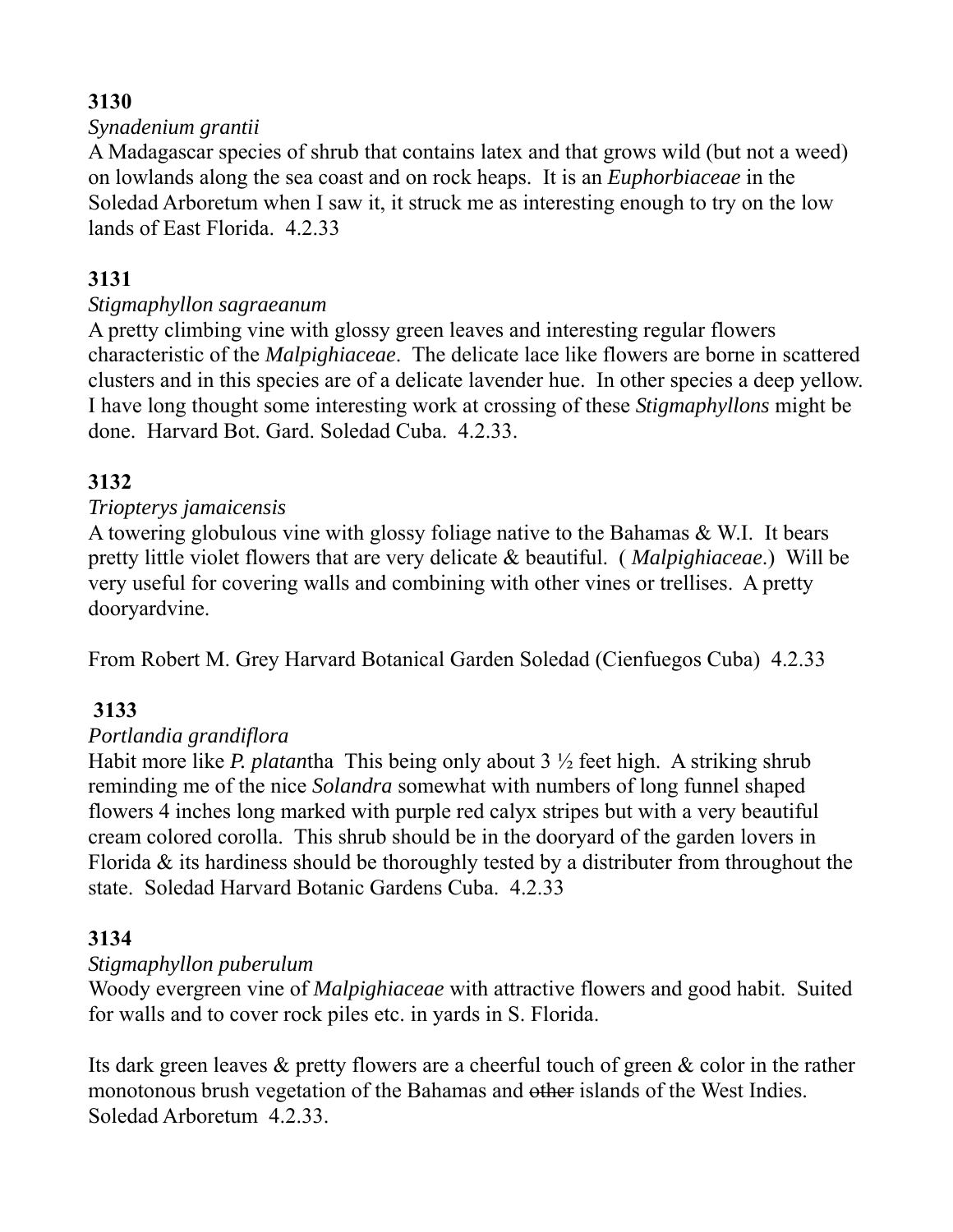#### *Solanum pierreanum*

Low shrub with rather large leaves and when in fruit strikingly decorative because of its brilliant luminescent scarlet fruits the size of pullet's eggs.

Oval in shape with green calyx lobes. The color of their fruit is almost precisely lacquer red such as the Chinese are so fond of using. Ladies would decorate their houses with sprays of these fruits in late winter in Florida.

If in fruit at Christmas they would be used on Christmas trees. A most brilliant thing. Fruits edible but of poor quality. Soledad Arbortum 4.2.33

### **3136**

#### *Hybrid Citrus, "Fortuno Citrus" Fortunella japonica* X *Citrus decumana*

Robert M. Grey has several trees of this Hybrid so called. He informs us that he is not certain of its parentage but thinks that the trees are from seeds of this species cross. The fruits are small (1 ½ inch diameter) very bright orange and full of a rather pleasant aromatic juice. Heavy bearer. Leaves quite small. Possibly Mr. Robinson might want these seeds for his collection. I have a photo of the trees in fruit at the Harvard Gardens Soledad Cuba. 4.2.33

## **3137**

#### *Clerodendrum anafense*

The color of the ripe fruits of this *Clerodendrum* are a brilliant blue and very striking & attractive. It should make a very acceptable shrub for dooryard gardens in south Florida. I believe Tom Fennell got seed last year. He may want more of them to grow. D.F.

### **3138**

### *Kopsia fruticosa*

Handsome white flowered shrub of the family Apocynaceae with large white flowers and that are followed by olive shaped purple fruits. *K. arborea* has done so particularly well at Chapman Field and has been so popular among visitors that perhaps this too will be appropriated although its fruits are not showy. Seeds to Tom Fennell to grow. Soledad Arboretum. 4.2.33

### **3139**

### *Cochlospermum vitifolium*

Seeds from a tree of this attractive species that Mr. Grey thinks is different from the smaller less tree like form which is so common in Panama as to be a weed. Its flowers are larger & of a darker yellow color. This species has bloomed well in Miami and it is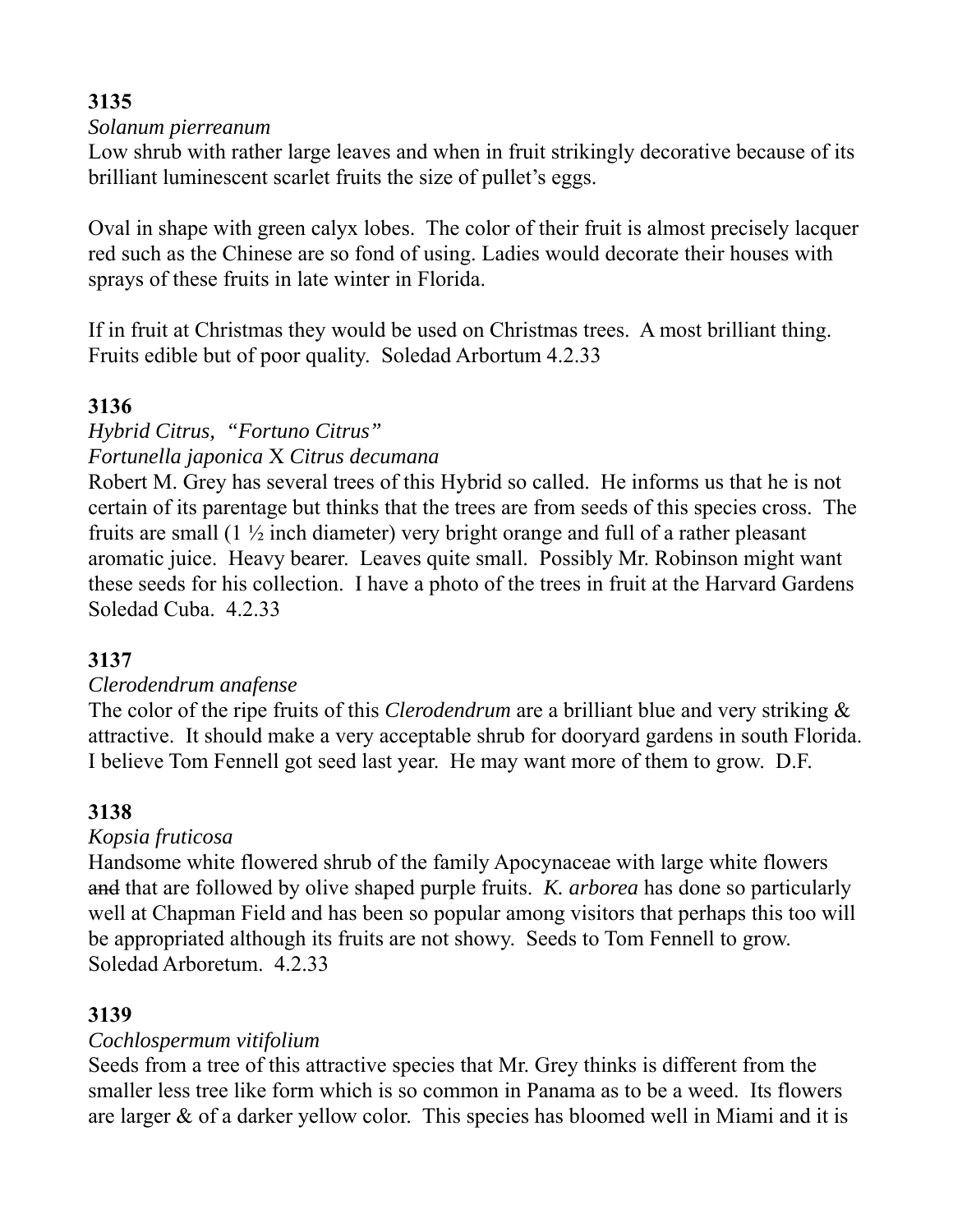time the Oriental and African species were tried there too. A rapidly growing interesting small tree that flowers in January to April when leafless  $\&$  is very attractive for a short period. Soledad Arboretum. 4.2.33

### **3140**

### *Stigmaphyllon ledifolium*

A pretty evergreen glossy leaved **?** with **?** of very pretty yellow flowers with characteristic nulastonic *Malpighaiceae* shaped petals giving them a lace like effect. Used for sufe pillars and trellises where a low growing definitely limited climber is required. Harvard Arboretum at Soledad Cuba. 4.2.33

### **3141**

#### *Lucuma serpentaria, H.B.K.*

A native fruit tree of Cuba quite closely related to the *Canistel (L. nervosa),* but bearing smaller fruits (2 inches across and flattened to an oblate spheroid.) These are a bright yellow when ripe. Of a firmer texture than the *Canistel* and a good flavor much like the *Canistel.* Fruits ripen in March – April. Each fruit has a distinct areole band or ring around the blossom seed. The skin is as edible as the pulp but there is not so much to it as to the *Canistel*. The tree resembles the latter species and I should think the two species might cross *L. salicifolia* from Panama ought to be secured too for breeding purposes. Harvard Arboretum Soledad. 4.2.33

#### **3142**

### Undetermined Fern

On the rocks in a very dry exposed situation on the island of Old Providence where it is exposed to the most intense sunlight I found a remarkable looking fern. It had formed a perfect network of creeping rhizonus fern which rose decorative leaves that were strikingly like the leaves of the *Ficus repens* (when old.) It was so decorative & evidently so resistant to drouth & sun that I could not help collecting it. Old Providence Isl. Columbia Dependency. (Caribbean) 3.13.33

### **3143**

*Manihot utilissima*  Var. "Silver Leaf" On the island of Grand Cayman this variety is preferred for cooking. **Note**:

Could 2 sticks of this be sent to Ochse in Buitengzorg? Because of its unusually tender flesh that does not get hard in cooking. I find the varieties grow in Florida are pretty hard when cooked as a vegetable. Fet like one or so. Send to Chapman Field to propagate.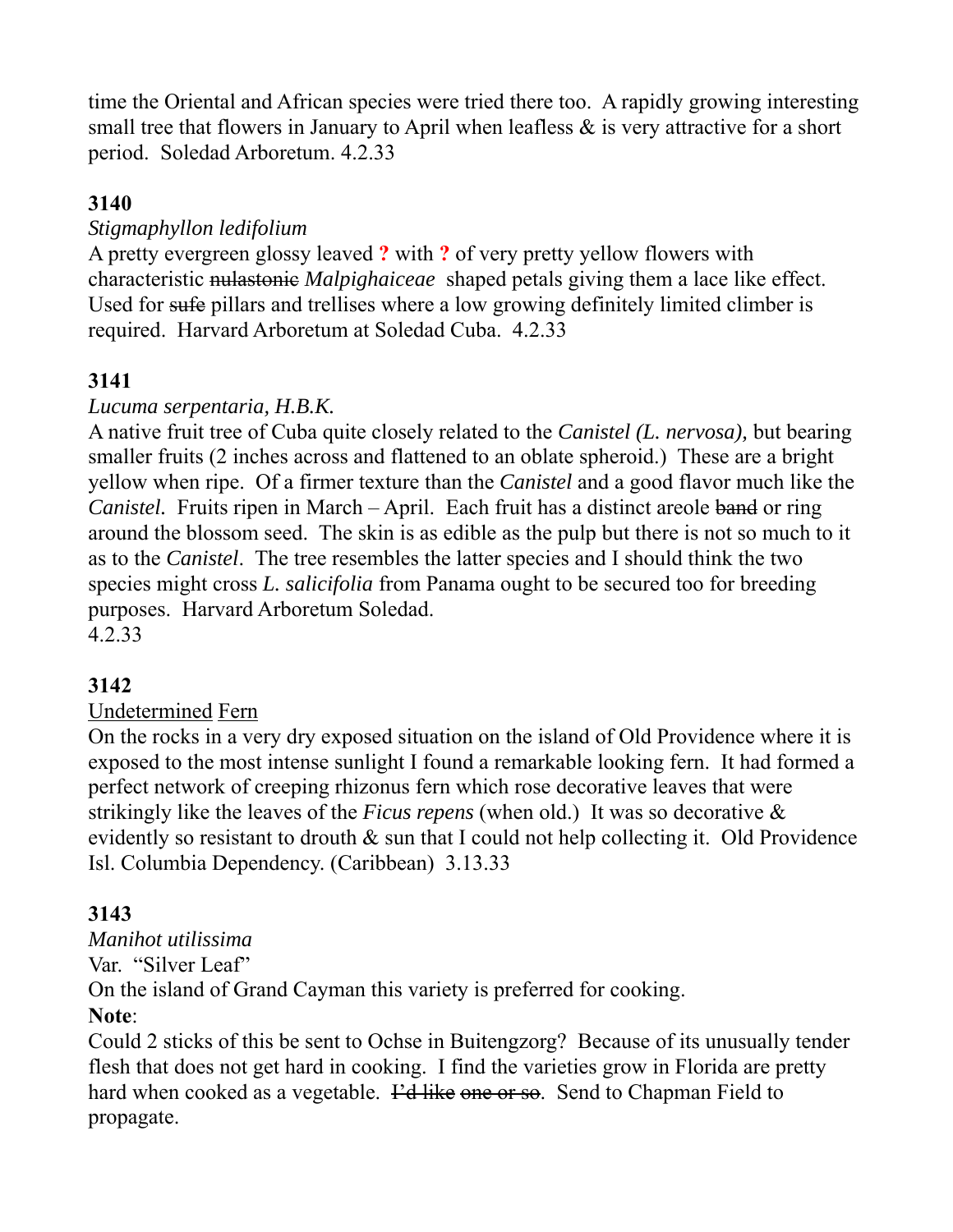### 3.29.33

## **3144**

*Manihot utilissima* 

"White Sweet"

One of the standard varieties of Cassava on Grand Cayman Island when the soil & climate conditions are much like they are in Florida. 3.29.33

Note: Mr. Ochse of the Department of Agriculture in Buitengzorg Java might be sent two sticks of this variety of Cassava. He has begged us for W.I. variety of Cassava for some time. D.F.

# **3145**

*Manihot utilissima* 

"Tampa" a variety from Florida originally which on Grand Cayman Island is said to be a tremendous yielder but not of such tender quality as others. Sent in for a comparison. 3.29.33

Note: Two sticks of this Cassava might be sent to Mr. Ochse of the Dept. of Agriculture in Buitengzorg Java. He has begged us for W.I. Cassavas for years. D.F.

## **3146**

*Carica papaya* 

"Red fleshed variety from Panama. Medium size obovate in shape. Many of the papaya enthusiasts in Panama declare this type of papaya is the best of them all. So far as I know it has not been inbred and made as much of a variety as Higgins Solo which too varies a good deal but has the deep red, almost salmon color of its flesh and its superb quality make it worthy of the plant breeders attention. From market in Panama. May not come true to seed. March 29.1933.

## **3147**

*Carica papaya* 

Old Providence Island variety. This is a distinct strain, perhaps originated by isolation on the little island of Old Providence (Columbia's dependence).

It attracted our attention from the fact that although dead ripe when cut the cut surfaces of the fruit exuded innumerable drops of papai**?** which is not usual with ripe papayas. Its texture was mealy. Its flavor very sweet and agreeable . If it contains papai**?** when ripe the theory was the ripe fruit has no papain effect on the later breakdown. 3.21.33

**3148**  *Tillandsia sp*?